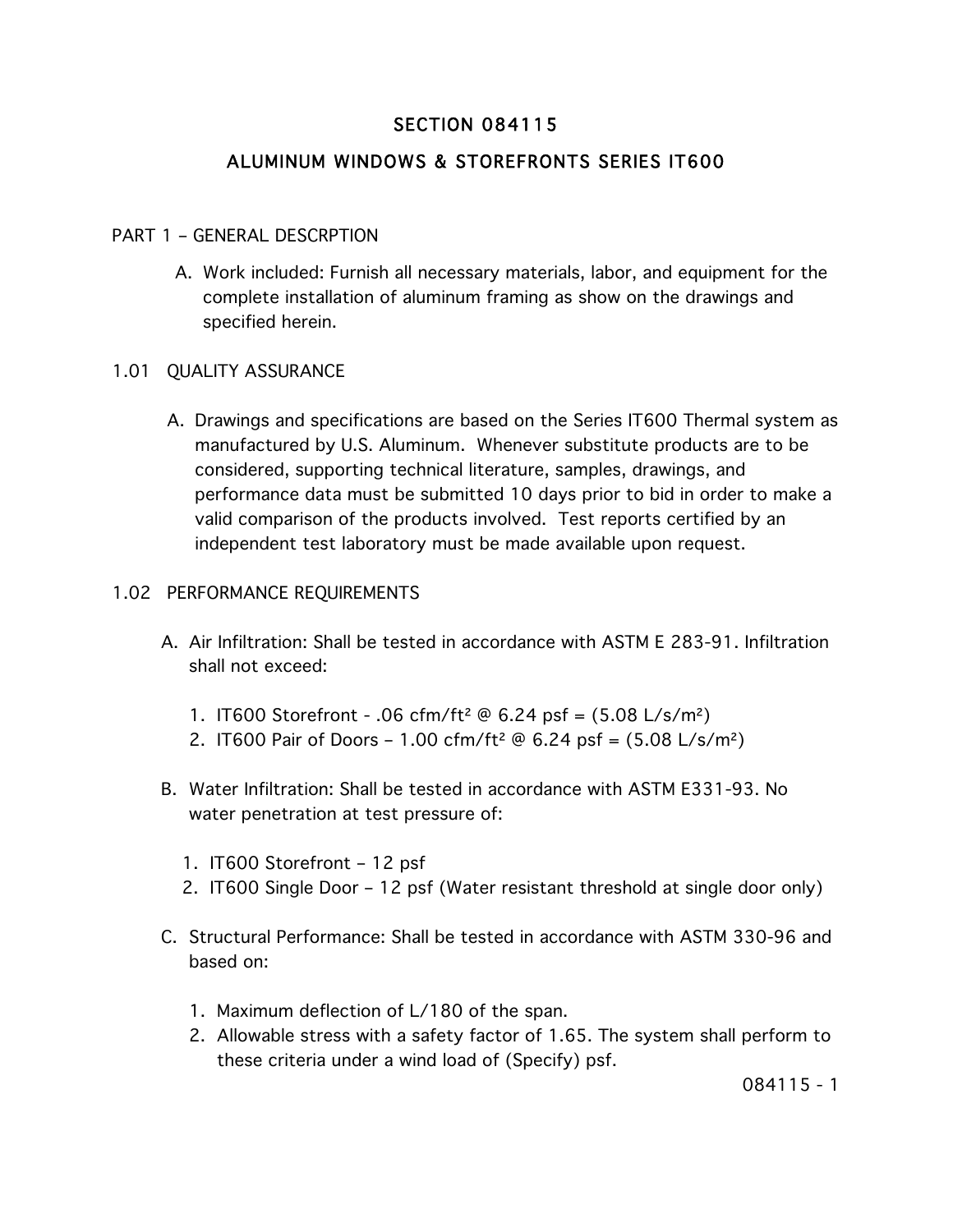- 3. IT600 Storefront
	- a) Design 65 psf
	- b) Structural  $+/-$  97.5 psf
- 4. IT600 Pair of Doors
	- a) Design 65 psf
	- b) Structural  $+/-$  97.5 psf
- A. Forced Entry Resistance: Shall be tested with a 300 lb. force applied to the active door panel simultaneously with a 150 lb. force applied in both perpendicular directions to the 300 lb. force.
	- 1. IT600 Pair of Doors

Large Missile Impact Test – Shall be tested in accordance with: Dade Country Protocols TAS 201-94 with a 9 lb. 2x4 traveling at 50 fps.

- 1. IG600 Storefront
- 2. IG600 Pair of Doors

Cycle Load Test – Shall be tested in accordance with: Dade Country Protocols TAS 201-94 for 9,000 cycles.

- 1. IG600 Storefront
- 2. IG600 Pair of Doors

Thermal Performance – IT600 storefront framing shall be tested in accordance with:

- 1. NFRC 100: Fenestration Product U-Factor.
- 2. NFRC 200: Fenestration Product Solar Heat Gain Coefficient and Visible Transmittance at Normal Incidence.
- 3. NFRC 500: Fenestration Product Condensation Resistance Values
- 4. AAMA 1503

## PART 2 – PRODUCT MATERIALS

A. Extrusions shall be 6063-T5 alloy and temper (ASTM B221 alloy T5 temper). Fasteners, where exposed, shall be aluminum, stainless steel, or zinc plated steel 084115 - 2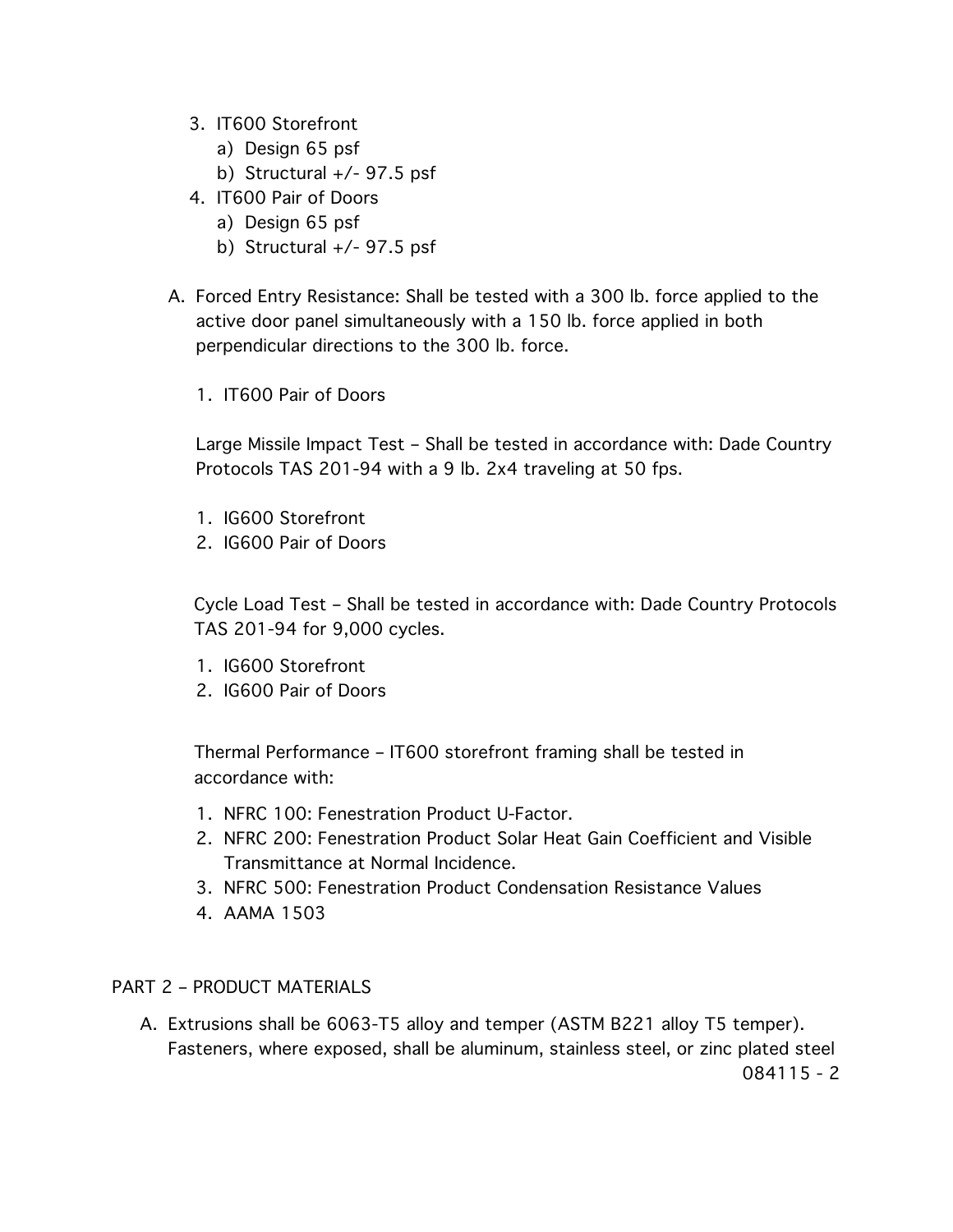in accordance with ASTM A 164. Perimeter anchors shall be aluminum or steek, providing the steel is properly isolated from the aluminum. Glazing gaskets shall be E.P.D.M. elastomeric extrusions.

- 2.01 FINISH
	- A. Aluminum extrusions shall be given a caustic etch followed by an anodic oxide treatment to obtain #11 Clear anodic coating.

# 2.02 FABRICATION

A. The framing system shall provide for flush glazing on all sides with no projecting stops. Vertical and horizontal framing members shall have a nominal face dimension of 2-1/2" (63.5). Overall depth shall be 5" (127). Entrance framing members shall be compatible with glass framing in appearance. Provide for internal drainage of infiltrated water into an extruded aluminum subsill channel where it is drained to the exterior through weep slots.

# 2.03 GLAZING

- A. Dade Country
	- 1. IG600 Storefront and IT600 Pair of Doors. 1-5/16" (33) Glazing must meet Impact and Cycle Testing requirements according to Local Building Codes.

## 2.04 SEALANTS

A. The faming system shall use Tremco Proglaze SSG or DOW 995 Structural Silicone to adhere glass to framing. All metal-to-metal joints shall use Tremco Spectrum II or DOW 795 Silicone. Door seal gaskets shall require small joint sealer.

## PART 3 – EXECUTION INSTALLATION

A. All glass framing shall be sent in corrects locations as shown in the details and shall be level, square, plumb, and in alignment with the manufacture's installation instructions and approved shop drawings. All joints between